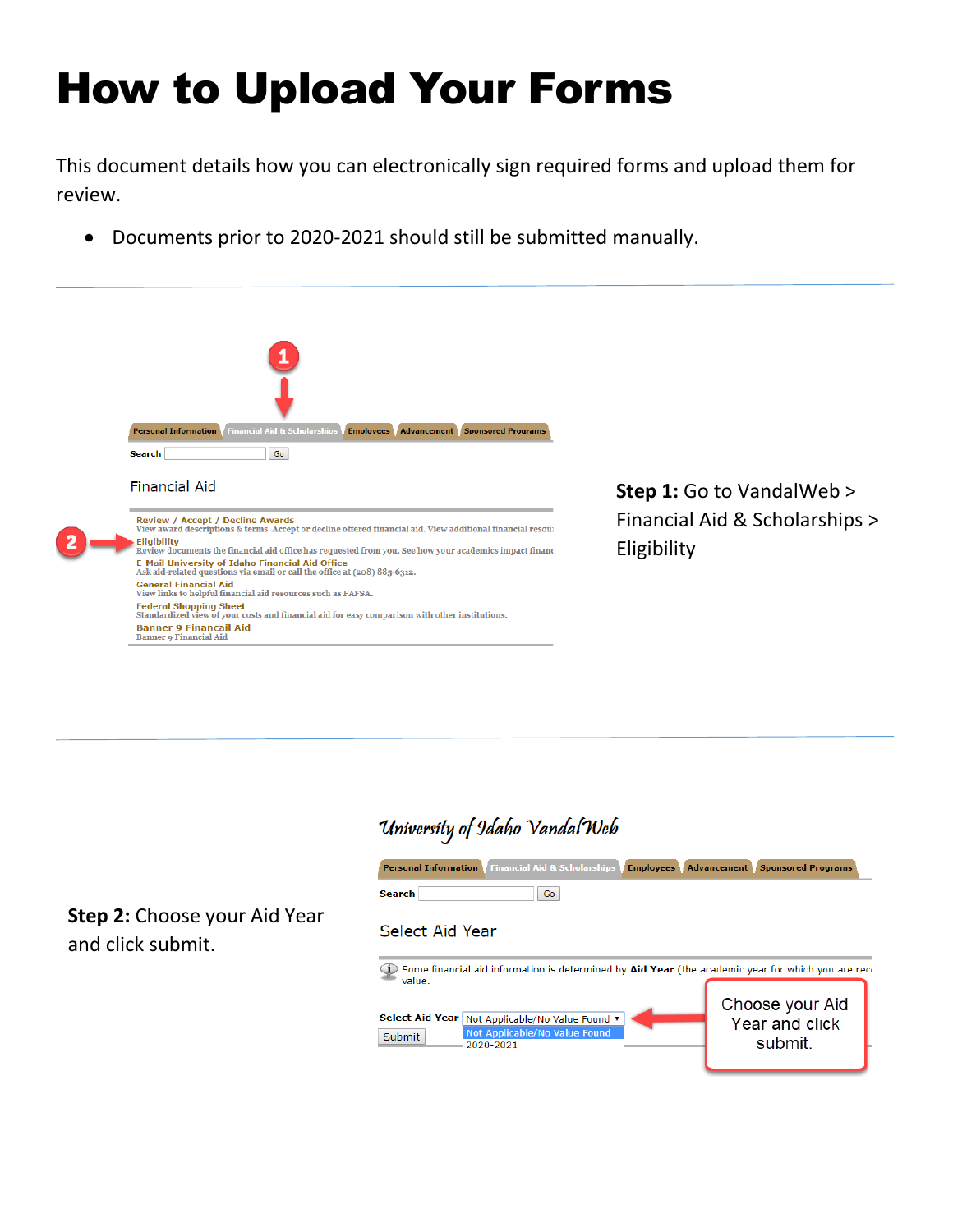|                   | University of Idaho Vandal Web                                                                               |                                     |
|-------------------|--------------------------------------------------------------------------------------------------------------|-------------------------------------|
|                   | <b>Personal Information</b> Financial Aid & Scholarships <b>Employees</b> Advancement Sponsored Programs     |                                     |
|                   | Go<br><b>Search</b>                                                                                          |                                     |
|                   | Eligibility Requirements for 2020-2021                                                                       |                                     |
|                   | <b>Student Requirements</b><br>Holds Academic Progress                                                       |                                     |
|                   | Upload the required documents in .PDF or .JPEG format. Click here for a step-by-step guide on how to upload. | <b>Step 3: Click on Upload Now.</b> |
| <b>Click Here</b> | <b>UPLOAD NOW</b>                                                                                            |                                     |
|                   | While the FAFSA application opened October 1st, Vandal Web will not show the FAFSA as received until I       |                                     |
|                   |                                                                                                              |                                     |
|                   | <b>Unsatisfied Requirements</b>                                                                              |                                     |
|                   | <b>Requirement</b>                                                                                           |                                     |
|                   | <b>Household Size Verification Form - Dependent Student</b>                                                  |                                     |
|                   | - Household size form - Dependent student                                                                    |                                     |
|                   | Signed Copy of Parent's Amended 2018 Tax Return<br>- A signed copy of parent's 2018 1040X amended tax return |                                     |
|                   |                                                                                                              |                                     |
|                   |                                                                                                              |                                     |
|                   |                                                                                                              |                                     |
|                   |                                                                                                              |                                     |
|                   |                                                                                                              |                                     |

|                                   | University <sub>of</sub> Idaho<br>H                  |                 | Download each<br>form. |
|-----------------------------------|------------------------------------------------------|-----------------|------------------------|
|                                   | Aid Year: 2021 v                                     |                 | V-Number:<br>Name:     |
|                                   | <b>Documents to Upload</b>                           |                 |                        |
|                                   | <b>Documents Needed</b>                              | <b>Status</b>   | <b>Downloa</b><br>Form |
|                                   | Signed Copy of Parent's Amended 2018 Tax Return      | E - Unsatisfied |                        |
| <b>Step 4: Download any forms</b> | Household Size Verification Form - Dependent Student | E - Unsatisfied | Download HHSDP form    |
|                                   | Student 2018 Tax Return Transcript                   | E - Unsatisfied |                        |
| that you need to complete.        | Verification of Income Dependent Student Non-Filer   | E - Unsatisfied | Download VSNFD form    |
|                                   |                                                      |                 |                        |
|                                   | <b>Recently Uploaded Documents</b>                   |                 |                        |
|                                   | <b>Documents Uploaded</b>                            | <b>Status</b>   | <b>Upload Status</b>   |
|                                   |                                                      |                 |                        |

**Step 5:** Make sure to read each section of each form carefully. Check all the required boxes and fill out all the necessary fields. Don't forget to check and the signature boxes.

| <b>ELECTRONIC SIGNATURE*</b>                                                                                                |              |  |
|-----------------------------------------------------------------------------------------------------------------------------|--------------|--|
| <b>Student Name:</b>                                                                                                        | Student DOB: |  |
| Student: I understand by typing my name, I consent to signing this document electronically                                  |              |  |
| Parent Name:                                                                                                                | Parent DOB:  |  |
| Parent: I understand by typing my name, I consent to signing this document electronically                                   |              |  |
| *If you do not wish to sign this document electronically you may also print, sign, and return completed form to our office. |              |  |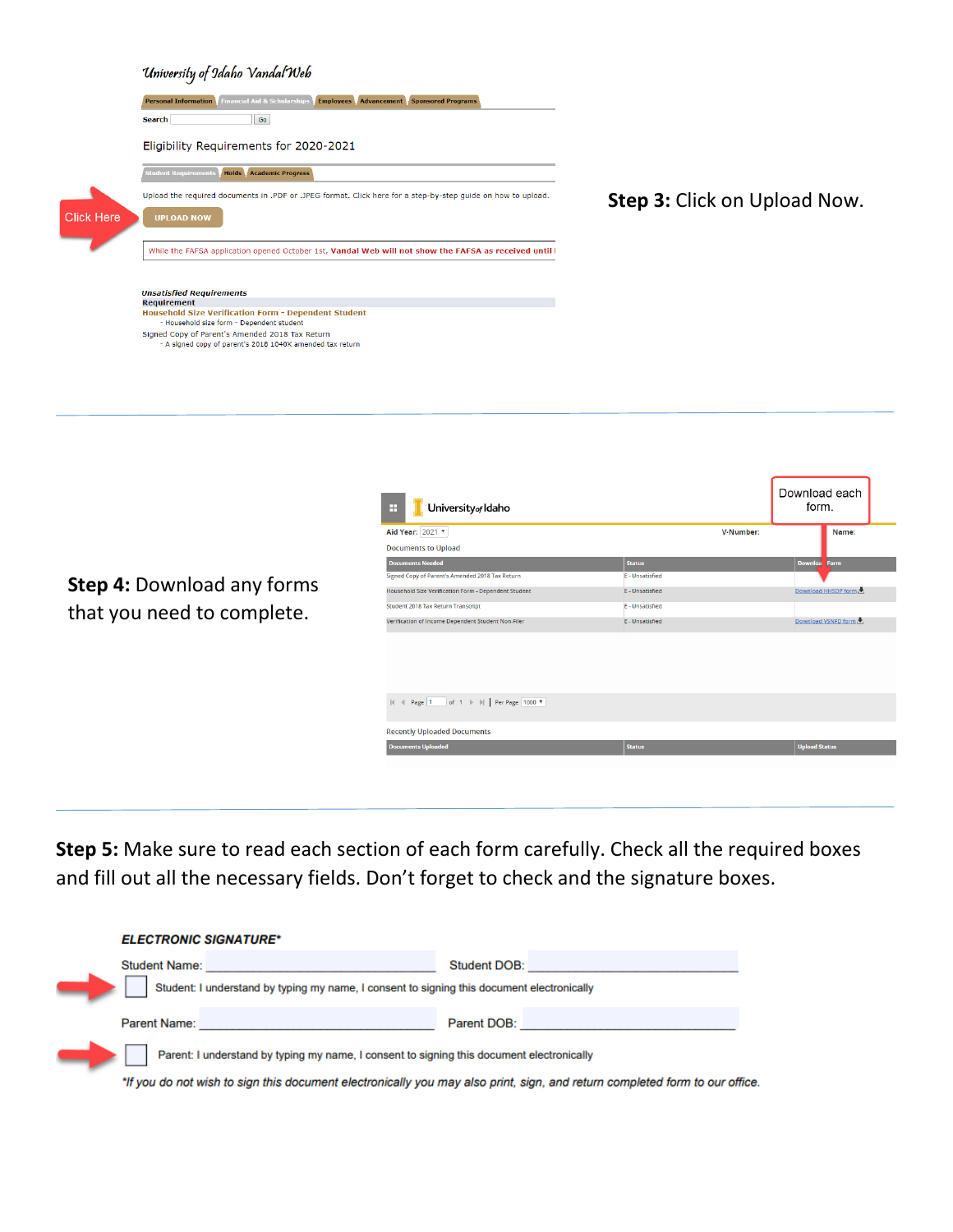**Step 6:** After you have completed the form you will need to save or print the file as a PDF. This page can look different depending on what program you are using to open the file.

### *Printing/Saving a PDF in Chrome:*

| University of Idaho<br>Student Financial Aid Services<br>875 Perimeter Drive MS4291<br>Moscow, ID 83844-4291                                                                                                                                                                                                                                                                                                                         |     | PHONE: 208-885-6312<br>FAX: 208-885-5592<br>EMAIL: finald@uidaho.edu |                                                                                                      | <b>OFFICE USE ONLY</b><br>Doc: HHSDP-P1  | Print           |             | 1 page |
|--------------------------------------------------------------------------------------------------------------------------------------------------------------------------------------------------------------------------------------------------------------------------------------------------------------------------------------------------------------------------------------------------------------------------------------|-----|----------------------------------------------------------------------|------------------------------------------------------------------------------------------------------|------------------------------------------|-----------------|-------------|--------|
|                                                                                                                                                                                                                                                                                                                                                                                                                                      |     | WEB: https://www.uidaho.edufinancial-aid                             |                                                                                                      |                                          |                 |             |        |
|                                                                                                                                                                                                                                                                                                                                                                                                                                      |     |                                                                      | Household Size and Number in College Verification DEPENDENT 2020-2021                                |                                          | Destination     | Save as PDF |        |
|                                                                                                                                                                                                                                                                                                                                                                                                                                      |     |                                                                      | Student V#:                                                                                          |                                          |                 |             |        |
| Student:<br><b>Please Print</b>                                                                                                                                                                                                                                                                                                                                                                                                      |     |                                                                      |                                                                                                      |                                          |                 |             |        |
| Today's Date:                                                                                                                                                                                                                                                                                                                                                                                                                        |     |                                                                      | Phone #: Phone #: Phone #: Phone #: Phone #: Phone #: Phone #: Phone #: Phone #: Phone #: Phone #: P |                                          |                 |             |        |
| The federal Department of Education requires colleges to check the accuracy of the information provided on your 2020-2021<br>FAFSA. Please complete the form below: once completed, print, sign, and return to our office. If you have questions, please<br>contact our office for assistance.                                                                                                                                       |     |                                                                      |                                                                                                      |                                          | Pages           | All         |        |
| List the people in your parent(s)' household, including:                                                                                                                                                                                                                                                                                                                                                                             |     |                                                                      |                                                                                                      |                                          |                 |             |        |
| · Yourself (the student):                                                                                                                                                                                                                                                                                                                                                                                                            |     |                                                                      |                                                                                                      |                                          | Pages per sheet |             |        |
| · Your parent(s) listed on the FAFSA (if your FAFSA parent is re-married, include your step-parent);                                                                                                                                                                                                                                                                                                                                 |     |                                                                      |                                                                                                      |                                          |                 |             |        |
| . Your parents' other children if a) your parents will provide more than half of their financial support from July 1, 2020 through<br>June 30, 2021, OR b) the other children provided, or would be required to provide, parental information when completing the<br>FAFSA for 2020-2021.                                                                                                                                            |     |                                                                      |                                                                                                      |                                          |                 |             |        |
| . Other people if they now live with your parents AND your parents provide more than half of their support, and will continue to<br>provide more than half of their support from July 1, 2020 through June 30, 2021.                                                                                                                                                                                                                 |     |                                                                      |                                                                                                      |                                          |                 |             |        |
| <b>Full Name</b>                                                                                                                                                                                                                                                                                                                                                                                                                     | Age | <b>Relationship</b><br>to Student                                    | Is this person attending<br>college at least half-time<br>in 2020-2021?                              | <b>College attending in</b><br>2020-2021 |                 |             |        |
|                                                                                                                                                                                                                                                                                                                                                                                                                                      |     |                                                                      |                                                                                                      | (if applicable)                          |                 |             |        |
|                                                                                                                                                                                                                                                                                                                                                                                                                                      |     | Self                                                                 | <b>Yes</b>                                                                                           | University of Idaho                      |                 |             |        |
|                                                                                                                                                                                                                                                                                                                                                                                                                                      |     |                                                                      |                                                                                                      |                                          |                 |             |        |
|                                                                                                                                                                                                                                                                                                                                                                                                                                      |     |                                                                      |                                                                                                      |                                          |                 |             |        |
|                                                                                                                                                                                                                                                                                                                                                                                                                                      |     |                                                                      |                                                                                                      |                                          |                 |             |        |
|                                                                                                                                                                                                                                                                                                                                                                                                                                      |     |                                                                      |                                                                                                      |                                          |                 |             |        |
|                                                                                                                                                                                                                                                                                                                                                                                                                                      |     |                                                                      |                                                                                                      |                                          |                 |             |        |
|                                                                                                                                                                                                                                                                                                                                                                                                                                      |     |                                                                      |                                                                                                      |                                          |                 |             |        |
|                                                                                                                                                                                                                                                                                                                                                                                                                                      |     |                                                                      |                                                                                                      |                                          |                 |             |        |
|                                                                                                                                                                                                                                                                                                                                                                                                                                      |     |                                                                      |                                                                                                      |                                          |                 |             |        |
|                                                                                                                                                                                                                                                                                                                                                                                                                                      |     |                                                                      |                                                                                                      |                                          |                 |             |        |
|                                                                                                                                                                                                                                                                                                                                                                                                                                      |     |                                                                      |                                                                                                      |                                          |                 |             |        |
|                                                                                                                                                                                                                                                                                                                                                                                                                                      |     |                                                                      |                                                                                                      |                                          |                 |             |        |
| By signing below, live certify that the above information is true and correct to the best of my knowledge and belief. If asked by<br>an authorized official, I agree to provide additional proof of the information provided on this form. I understand that purposely<br>providing false or misleading information on this form may result in reduction of financial aid, fines and/or imprisonment in this<br>and/or future years. |     |                                                                      |                                                                                                      |                                          |                 |             |        |
| <b>ELECTRONIC SIGNATURE*</b>                                                                                                                                                                                                                                                                                                                                                                                                         |     |                                                                      |                                                                                                      |                                          |                 |             |        |
| Student Name: Contract of the Student DOB: Contract of the Student DOB:                                                                                                                                                                                                                                                                                                                                                              |     |                                                                      |                                                                                                      |                                          |                 |             |        |
| Student: I understand by typing my name, I consent to signing this document electronically                                                                                                                                                                                                                                                                                                                                           |     |                                                                      |                                                                                                      |                                          |                 |             |        |
| Parent Name: Example 2008: Parent DOB:                                                                                                                                                                                                                                                                                                                                                                                               |     |                                                                      |                                                                                                      |                                          |                 |             |        |
| Parent: I understand by typing my name, I consent to signing this document electronically                                                                                                                                                                                                                                                                                                                                            |     |                                                                      |                                                                                                      |                                          |                 |             |        |
| *If you do not wish to sign this document electronically you may also print, sign, and return completed form to our office.                                                                                                                                                                                                                                                                                                          |     |                                                                      |                                                                                                      |                                          |                 | <b>Save</b> | Cancel |

## *Printing/Saving a PDF in Acrobat:*

|                      | Printer: Adobe PDF                |                                      | $\overline{\phantom{a}}$ | Properties                           | Advanced   | $HeIp$ $@$                                                                     |
|----------------------|-----------------------------------|--------------------------------------|--------------------------|--------------------------------------|------------|--------------------------------------------------------------------------------|
| C <sub>-pies</sub> : | <b>Adobe PDF</b>                  |                                      |                          | Print in grayscale (black and white) |            |                                                                                |
|                      | fa-color<br>Fax                   |                                      |                          | □ Save ink/toner                     | $\bigcirc$ |                                                                                |
| Pages t              | Microsoft Print to PDF            |                                      |                          |                                      |            | <b>Comments &amp; Forms</b>                                                    |
| $\odot$ All          |                                   | Microsoft XPS Document Writer        |                          |                                      |            | <b>Document and Markups</b><br>$\checkmark$                                    |
|                      | Curr Send To OneNote 16           | NPI05A66C (HP LaserJet 400 M401dne)  |                          |                                      |            |                                                                                |
|                      | Page Snagit 2019                  |                                      |                          |                                      |            | <b>Summarize Comments</b>                                                      |
|                      | More Options                      |                                      |                          |                                      |            | Scale: 100%                                                                    |
|                      | Page Sizing & Handling (i)        |                                      |                          |                                      |            | 8.5 x 11 Inches                                                                |
|                      |                                   |                                      |                          |                                      |            | University/Idaho<br><b>DESCRIPTIONS</b><br>NOW, SEAMAGE<br>Bureau Program Bara |
|                      | Size                              | Poster                               | Multiple                 | <b>Booklet</b>                       |            | <b>INDIANA</b>                                                                 |
| $①$ Fit              |                                   |                                      |                          |                                      |            |                                                                                |
| ○ Actual size        |                                   |                                      |                          |                                      |            |                                                                                |
|                      | $\bigcirc$ Shrink oversized pages |                                      |                          |                                      |            | a abo chides il ajgere<br>na bil 3000. Colui<br>Pilo bir 2005. Sila            |
|                      | ○ Custom Scale:                   | 100<br>%                             |                          |                                      |            | $-10.87$<br>÷<br><b>DOM:</b><br>----                                           |
|                      |                                   | Choose paper source by PDF page size |                          |                                      |            |                                                                                |
|                      |                                   |                                      |                          |                                      |            |                                                                                |
| Orientation:         |                                   |                                      |                          |                                      |            |                                                                                |
|                      | Auto portrait/landscape           |                                      |                          |                                      |            |                                                                                |
| O Portrait           |                                   |                                      |                          |                                      |            |                                                                                |
| $\bigcirc$ Landscape |                                   |                                      |                          |                                      |            |                                                                                |
|                      |                                   |                                      |                          |                                      |            |                                                                                |
|                      |                                   |                                      |                          |                                      |            | ≺                                                                              |
|                      |                                   |                                      |                          |                                      |            |                                                                                |